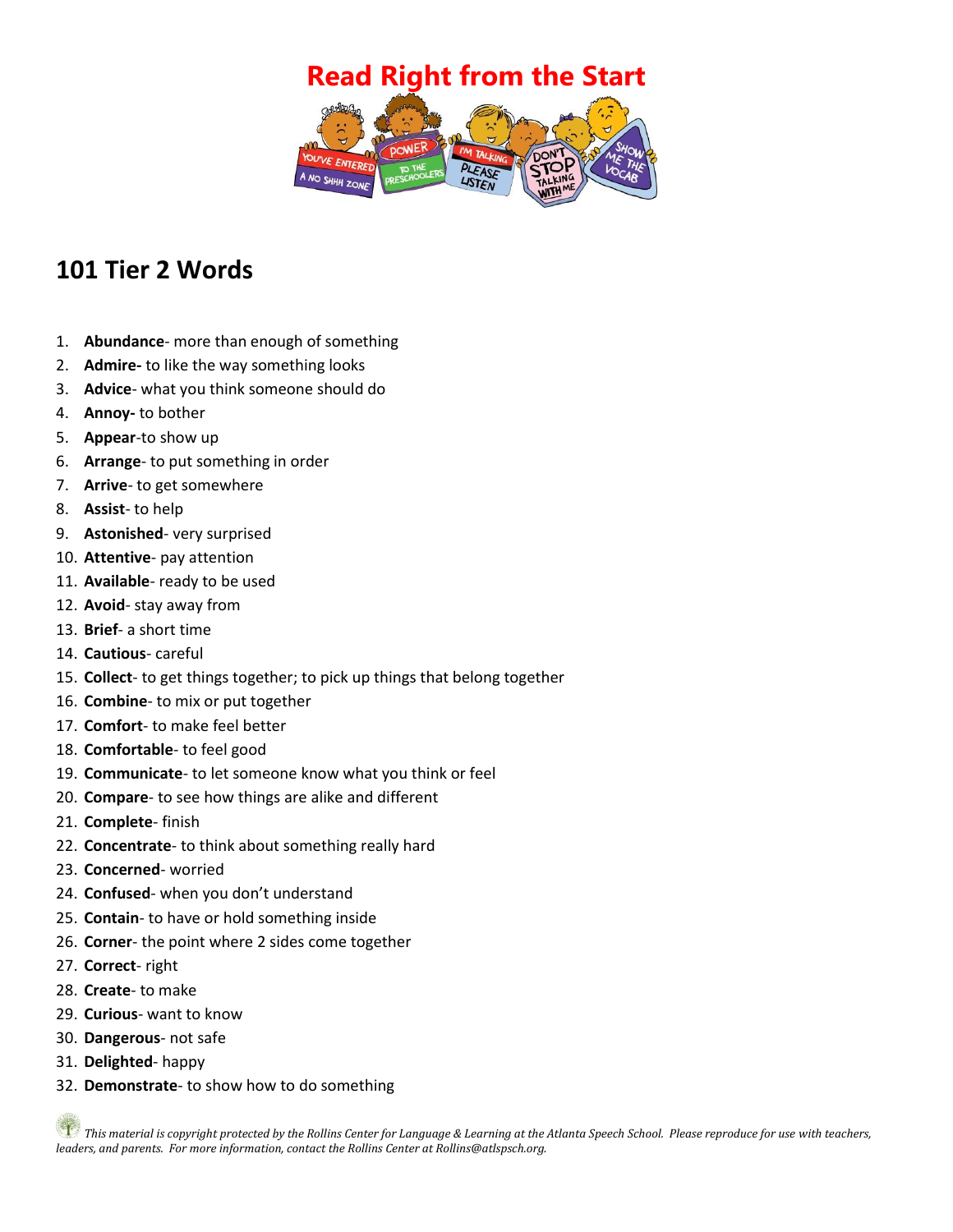- 33. **Describe** to tell about something
- 34. **Destroy** to tear up; to ruin
- 35. **Determined** to keep working at something until you get what you want; to not give up
- 36. **Difficult** -hard to do
- 37. **Disappear** to go away
- 38. **Disappointed-** upset because things did not work out the way you wanted them to
- 39. **Discover** to find out about something
- 40. **Dispose** to throw away; get rid of
- 41. **Eager** really ready for something to happen
- 42. **Edible** you can eat it,
- 43. **Enormous** really big
- 44. **Entire** the whole thing; all of something
- 45. **Envy** want what somebody else has
- 46. **Equal** the same as
- 47. **Event** something that happens
- 48. **Except** all but
- 49. **Excited** really happy about something; having a lot of energy
- 50. **Expect** to think something will happen
- 51. **Expensive** cost a lot of money
- 52. **Extraordinary** really special; very different and wonderful
- 53. **Familiar** you've seen it before or you already know it
- 54. **Famous** known by a lot of people
- 55. **Fancy** really special
- 56. **Favorite** the one you like best
- 57. **Fewer** not as many
- 58. **Fragile** breaks or gets hurt easily; not strong
- 59. **Frustrated** feeling upset when you keep trying to do something but it doesn't work
- 60. **Identical** the same in every way; exactly the same
- 61. **Ignore** not pay attention to
- 62. **Imitate** do the same thing somebody else does
- 63. **Immense** really big; huge
- 64. **Impossible** can't be done
- 65. **Introduce** to show for the first time; to meet for the first time
- 66. Invisible- you can't see it
- 67. **Locate** to find
- 68. **Marvelous** wonderful
- 69. **Observe** to watch carefully
- 70. **Occupied** being used by someone else
- 71. **Ordinary** plain; regular; not special
- 72. **Organize** to put in good order
- 73. **Patient** to wait nicely
- 74. **Peculiar** strange
- 75. **Pleased** happy with something
- 76. **Plenty** a large amount; a lot

*This material is copyright protected by the Rollins Center for Language & Learning at the Atlanta Speech School. Please reproduce for use with teachers, leaders, and parents. For more information, contact the Rollins Center at Rollins@atlspsch.org.*